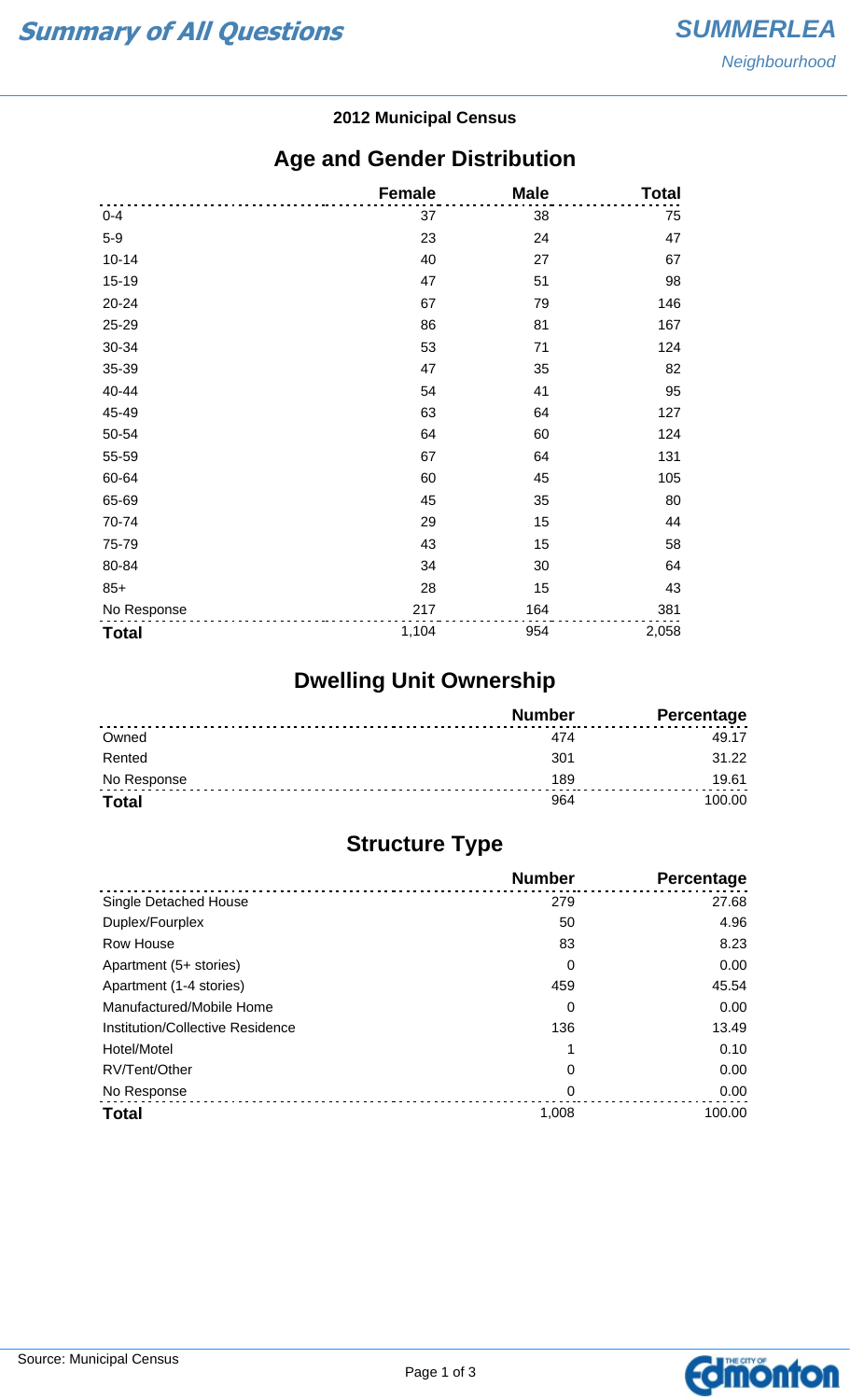## **Dwelling Unit and Property Status**

|                           | <b>Number</b> | Percentage |
|---------------------------|---------------|------------|
| Occupied                  | 964           | 95.63      |
| Unoccupied                | 37            | 3.67       |
| Vacant Lot                | 0             | 0.00       |
| <b>Under Construction</b> | 0             | 0.00       |
| No longer in use          | 7             | 0.69       |
| No Response               | 0             | 0.00       |
| <b>Total</b>              | 1,008         | 100.00     |

#### **Marital Status**

|                      | <b>Number</b> | Percentage |
|----------------------|---------------|------------|
| Married              | 740           | 35.96      |
| Common-law           | 93            | 4.52       |
| Separated/ divorced  | 118           | 5.73       |
| <b>Never Married</b> | 714           | 34.69      |
| Widowed              | 96            | 4.66       |
| No Response          | 297           | 14.43      |
| <b>Total</b>         | 2,058         | 100.00     |

## **Employment Status**

|                               | <b>Number</b> | Percentage |
|-------------------------------|---------------|------------|
| Preschool                     | 80            | 3.89       |
| Kindergarten - Gr.6           | 79            | 3.84       |
| Gr.7 - Gr.9                   | 48            | 2.33       |
| Gr.10 - Gr.12                 | 59            | 2.87       |
| <b>Post Secondary Student</b> | 82            | 3.98       |
| Homemaker                     | 47            | 2.28       |
| Employed 0-30 hrs             | 131           | 6.37       |
| Employed 30+ hrs              | 873           | 42.42      |
| Unemployed                    | 46            | 2.24       |
| Retired                       | 289           | 14.04      |
| Permanently unable to work    | 21            | 1.02       |
| Other                         | 21            | 1.02       |
| No Response                   | 282           | 13.70      |
| <b>Total</b>                  | 2,058         | 100.00     |

# **Term of Residence at this Location**

|                              | <b>Number</b> | <b>Percentage</b> |
|------------------------------|---------------|-------------------|
| 5 years or more              | 844           | 41.01             |
| 3 years to less than 5 years | 229           | 11.13             |
| 1 year to less than 3 years  | 317           | 15.40             |
| Less than 1 year             | 321           | 15.60             |
| Child less than 1 year       | 14            | 0.68              |
| No Response                  | 333           | 16.18             |
| <b>Total</b>                 | 2,058         | 100.00            |